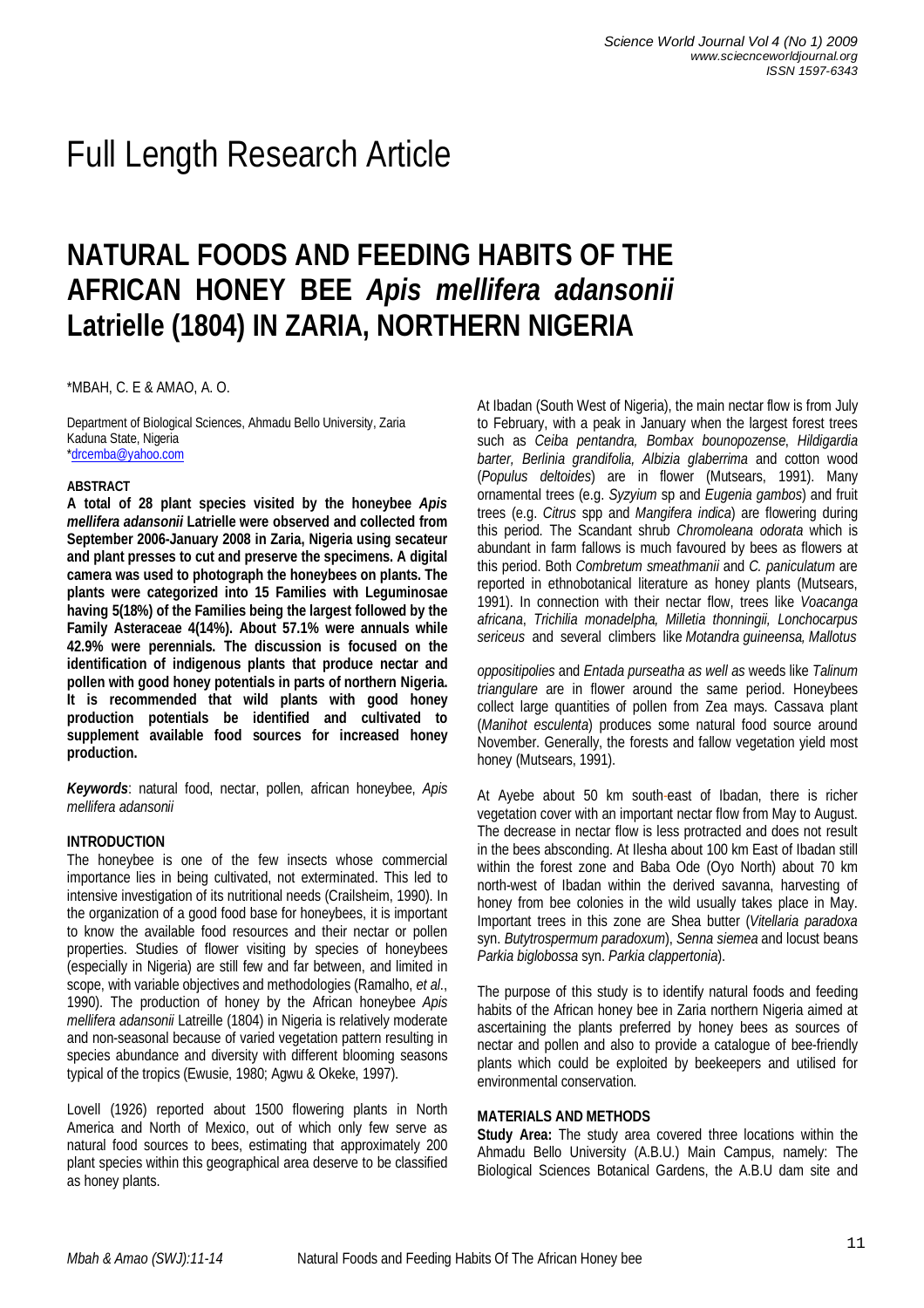Area 'A' residential staff quarters (along Ibrahim Dabo Cresent). The sites were selected due to availability of flowering plants, water and the presence of visiting bees. Each site was monitored twice a week in the morning and afternoon at 8.00 am and 4.00 pm respectively.

**Photographic Data Collection:** Two digital cameras were used for data capture in this study, SONY digital Camcorder DCR-TVR355E and SONY Ericsson Camera Phone K750i.

**Collection and preservation of plant specimens:** The plant specimens were collected using secateur and pocket knife to cut the plants with shoots, leaves and flowers, placed into moistened polythene bags and tagged with field labels. Wooden plant press (45cm  $\times$  30cm) was used with newspaper sheets trimmed to about 44cm by 28cm (Womersley, 1981). One plant specimen was placed between two newspaper sheets and another sheet containing no plant specimen was placed after that to absorb moisture. The pressed plants were allowed to dry at room temperature for 24 hrs before the blank newspaper sheets were removed and replaced with fresh ones for a period of seven days. The plant specimens were tagged in the field with labels containing the date of collection, locality, plant habitat and whether plant is shrub, herb or woody. The pressed plants were transferred to cardboard paper, fixed with paper gum and labeled showing date

of collection, name of collector, plant family, genus, species and name of the author.

## **RESULTS**

A total of 28 plant species (honey plants) subsumed under 15 families comprising shrubs, herbs, and trees visited by the honeybee *Apis mellifera adansonii* Latreille were collected and preserved. The predominant species belong to the family Leguminacae 5(18%) closely followed by species from the family Asteraceae 4(14%) while the families Verbanaceae, Portulaceae, Labiatae, Acanthaceae, Musaceae, Rutaceae, Apocynaceae and Cumbretaceae were each represented by a single species (Table 1). The dominant species in the Family Leguminacae is *Aeschynomene uniflora* (Plate 1)*.* Among the family Asteraceae, *Cosmus sulphurens* is the dominant member (Plate 2).

About 57.1% of the bee-visited plants were annuals while 42.9% were perennials. Six 6(21.4%) plant species produced only pollen, 2(7.1%) plants produced nectar while 20(71.4%) produced both nectar and pollen (Table 1). Observations during sample collections showed that *Aeschynomene uniflora* was the most frequently visited plant by the honey bee A*. mellifera adansonii*  while the least visited was *Sida acuta*. Other plants frequented by the bees include *Luffa aegyptica* (Plate 3), *Tridax procumbens* (Plate 4)*, Cosmus sulphurens* , *Vernonia kotschyana* and *Musa sapientum.*

| S/No.            | <b>PLANT NAME</b>                      | <b>AUTHOR</b>     | <b>FAMILY</b>        | <b>HABIT</b> | <b>NECTAR/</b><br><b>POLLEN</b> |
|------------------|----------------------------------------|-------------------|----------------------|--------------|---------------------------------|
| $\mathbf{1}$ .   | Acacia ataxacantha Parrot Claw Fodder  | De Candole        | <b>LEGUMINOSAE</b>   | Perennial    | P                               |
| $\overline{2}$ . | Acacia auriculaeformis Ear Fodder      | A.cum ex Benth.   | LEGUMINOSAE          | Perennial    | $\overline{P}$                  |
| $\overline{3}$ . | Aeschynomene uniflora Pitt Weed        | E. Mey            | <b>LEGUMINOSAE</b>   | Annual       | n & p                           |
| 4.               | Bauhinia grandifolia Paulatia          | D. Dietr.         | LEGUMINOSAE          | Perennial    | n & p                           |
| 5.               | Bidens bipinnata Spanish needle        | Linn.             | <b>ASTERACEAE</b>    | Annual       | n & p                           |
| 6.               | Colocynthis citrullus Melon            | (L.)Schrad.       | <b>CURCUBITACEAE</b> | Annual       | n & p                           |
| 7.               | <b>Cosmos sulphurens Cosmus</b>        | J. Hutchinson     | <b>ASTERACEAE</b>    | Annual       | $\overline{P}$                  |
| 8.               | Crotolaria falcate Red rattle box      | Vhl. ex Dc.       | LEGUMINOSAE          | Annual       | n & p                           |
| 9.               | Crotolaria retusa Rattle box           | Linn.             | LEGUMINOSAE          | Annual       | n & p                           |
| 10.              | Guiera senegalensis Gall plant         | J.F.Gmel          | <b>CUMBRETACEAE</b>  | Annual       | n & p                           |
| 11.              | Hoslundia opposite Senegal Banyun say  | Valil             | LABIATAE             | Annual       | n & p                           |
| 12.              | Jacranda mimosifolia Blue jacaranda    | D.Don             | <b>MIMOSACEAE</b>    | Perennial    | $\overline{P}$                  |
| 13.              | Leucaena glauca Leucaena Weed          | Linn.             | <b>MIMOSACEAE</b>    | Perennial    | $\overline{P}$                  |
| 14.              | Luffa aegyptica Luffa guard            | Mill.             | <b>CURCUBITACEAE</b> | Annual       | n & p                           |
| 15.              | Monechma ciliatum Pointed hair weed    | (Jaq.)Milne       | <b>ACANTHACEAE</b>   | Annual       | n & p                           |
| 16.              | Musa sapientum Banana                  | Linn.             | <b>MUSACEAE</b>      | Perennial    | N                               |
| 17.              | Parkia biglobossa Locust bean tree     | (Jaq.)Benth.G.Don | <b>MIMOSACEAE</b>    | Perennial    | n & p                           |
| 18.              | Pithecellobium dulce Spiny fodder tree | Roxb(Benth.)      | <b>MIMOSACEAE</b>    | Perennial    | n & p                           |
| 19.              | Portulaca oleracea Purslane            | Linn.             | PORTULACEAE          | Annual       | n & p                           |
| 20.              | Ruta alba White Alba                   | Linn.             | <b>RUTACEAE</b>      | Perennial    | n & p                           |
| 21.              | Senna siemea Yellow senna              | Lam.              | CAESALPINAECEAE      | Perennial    | $\overline{P}$                  |
| 22.              | Sida acuta Broom Weed                  | Burm.F            | <b>MALVACEAE</b>     | Annual       | n & p                           |
| 23.              | Sida corymbosa Broom Weed              | R.E.Fries         | MALVACEAE            | Annual       | n & p                           |
| 24.              | Tectona grandis Teak                   | Linn.             | VERBANACEAE          | Perennial    | P                               |
| 25.              | Thervitia nerrifolia Lucky nut         | H.Huber           | APOCYNACEAE          | Perennial    | Ñ                               |
| $\overline{26}$  | Tridax procumbensCoat botton weed      | Linn.             | <b>ASTERACEAE</b>    | Annual       | n & p                           |
| 27.              | Urena lobata Aramina                   | Linn.             | <b>MALVACEAE</b>     | Annual       | n & p                           |
| 28.              | Vernonia kotschyana Bush bitter leaf   | Schr.             | <b>ASTERACEAE</b>    | Annual       | n & p                           |

**TABLE 1. FAMILIES OF PLANTS VISITED BY THE HONEY BEE** *APIS MELLIFERA ADANSONII*  **IN ZARIA, NORTHERN NIGERIA.**

 $n = n \cdot \text{cotar}, p = \text{pollen}$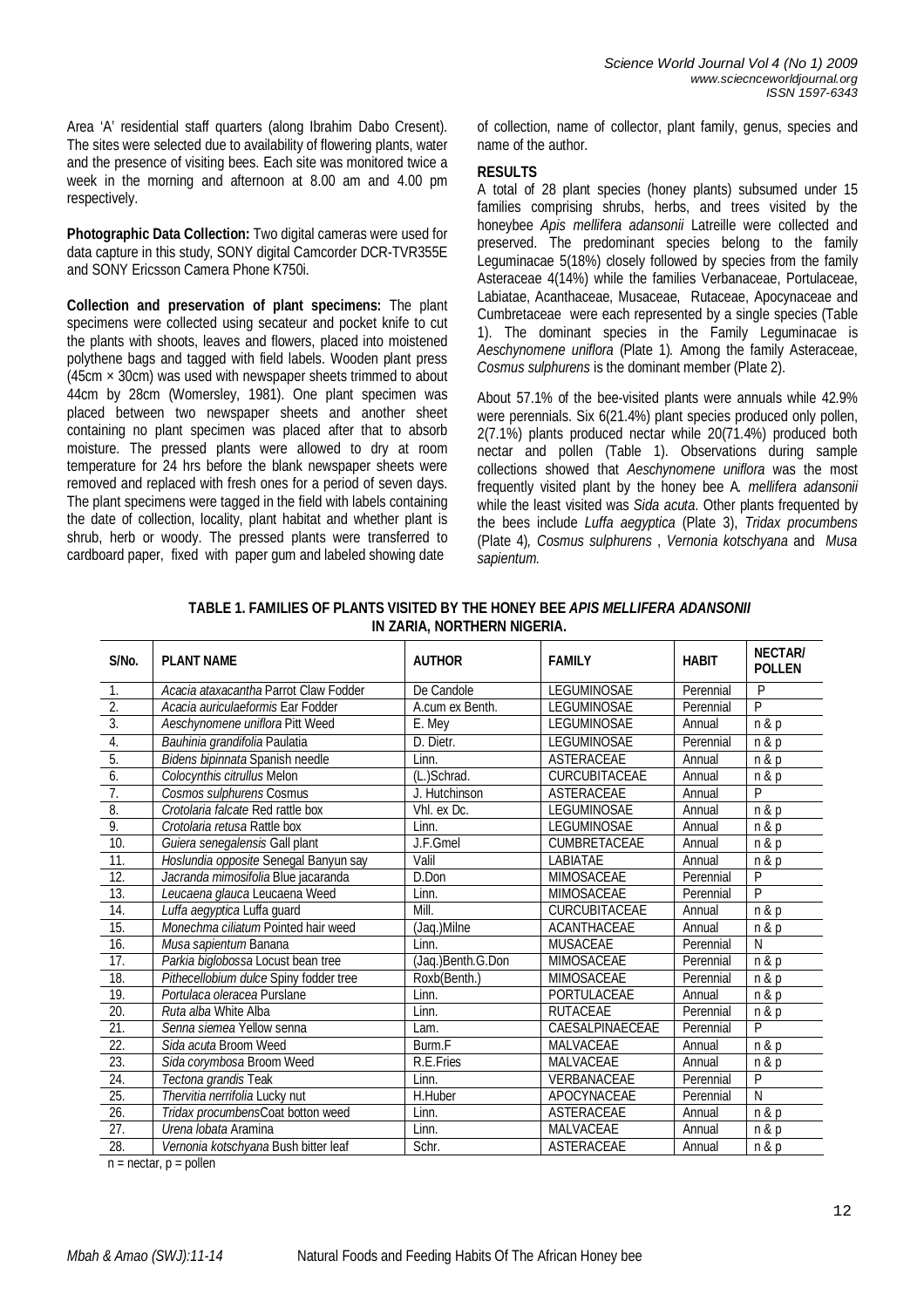

Plate 1. *Apis mellifera adansonii* Latreille foraging on the flower of the PITH WEED *Aeschynomene uniflora .*E.Mey.



Plate 3. *Apis mellifera adansonii* Latreille collecting nectar from the flower of LUFFA GUARD *Luffa aegyptica* Mill



Plate 2. *Apis mellifera adansonii* Latreille gathering pollen from the flower of COSMOS *Cosmus sulphurens* J.Hutchinson



Plate 4. *Apis mellifera adansonii* Latreille foraging on the flower of COAT BUTTON WEED *Tridax procumbens* L.



Plate 5. *Apis mellifera adansonii* Latreille feeding on the flower of YELLOW SENNA TREE *Senna siemea* Lam



Plate 6. *Apis mellifera adansonii* Latreille gathering on the flower of *Acacia atacaxantha* De Candole